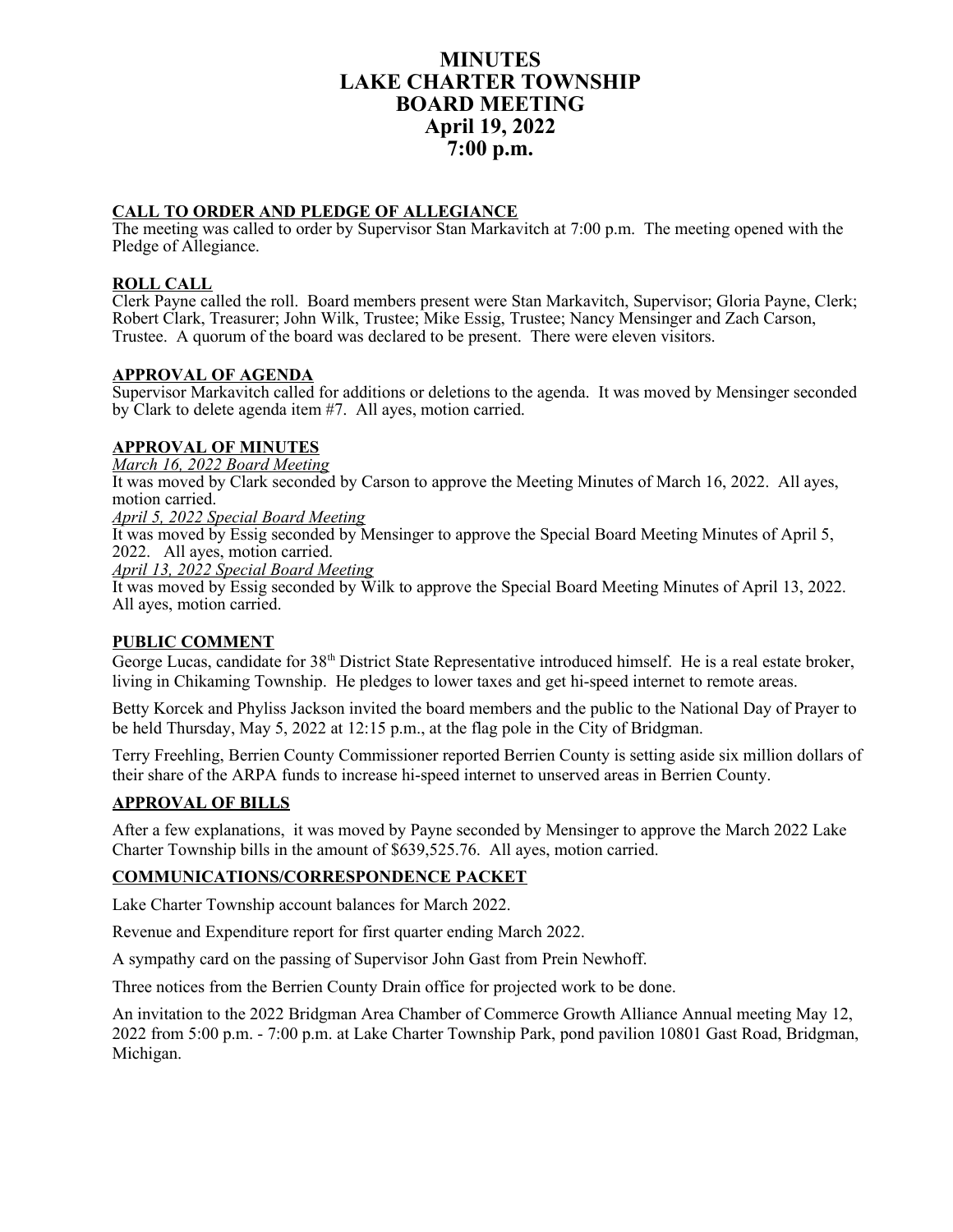*Supervisor's Report*

None.

*Clerk's Report*

Attached.

*Treasurer's Report*

Attached.

Robert Clark, Lake Charter Township Treasurer reported he settled with the County of Berrien on March 17, 2022 for this last tax cycle.

He further reported that the 2021 Lake Charter Township audit will be presented at our May board meeting.

*Planning Commission Report*

Lake Charter Township Planning Commission Meeting minutes are on file in the Township Hall offices.

*Water Plant Report*

Attached.

*GRSD Sewer Authority Report*

GRSD Sewer Authority meeting minutes of February 23, 2022 are attached.

### *Police Department*

Baroda-Lake Township Police Board meeting is scheduled for May 10, 2022.

Treasurer Clark reported that he attended a Baroda Township special meeting and they approved putting a 1.35 millage on the August 2, 2022 election 11, 2022 to increase their funding. This would put them back into formula according to the Police Agreement between Lake Charter Township and Baroda Township.

### *Fire Department Report*

None.

*Park Committee Report*

Attached.

Robert Clark, Lake Charter Township Treasurer reported the Park is open. The contractor has had the building materials delivered for the construction of the concession stands, which is scheduled to begin mid-June.

## *Library Report*

A copy of the February 22, 2022 Library Board meeting minutes are attached.

In the absence of Dennis Kreps, Bridgman Library Director, Trustee John Wilk encouraged people to participate in the early literacy programs, also a drive for old golf clubs that are not being used to be donated to the Library. Greed in the Gilded Age, Employee to Entrepreneur and a Star Wars Scavenger Hunt are among the offerings by the Bridgman Public Library.

*Cemetery Committee Report*

Attached.

*Building Department Report*

Attached.

*Lake Township Economic Growth Alliance Report*

Attached.

Treasurer Clark reported that more than 100 tickets have been sold for the Makers Trail event scheduled June 11, 2022 at Weko Beach.

## *Medic One Report*

Minutes of February 24, 2022 are attached, along with February's response times.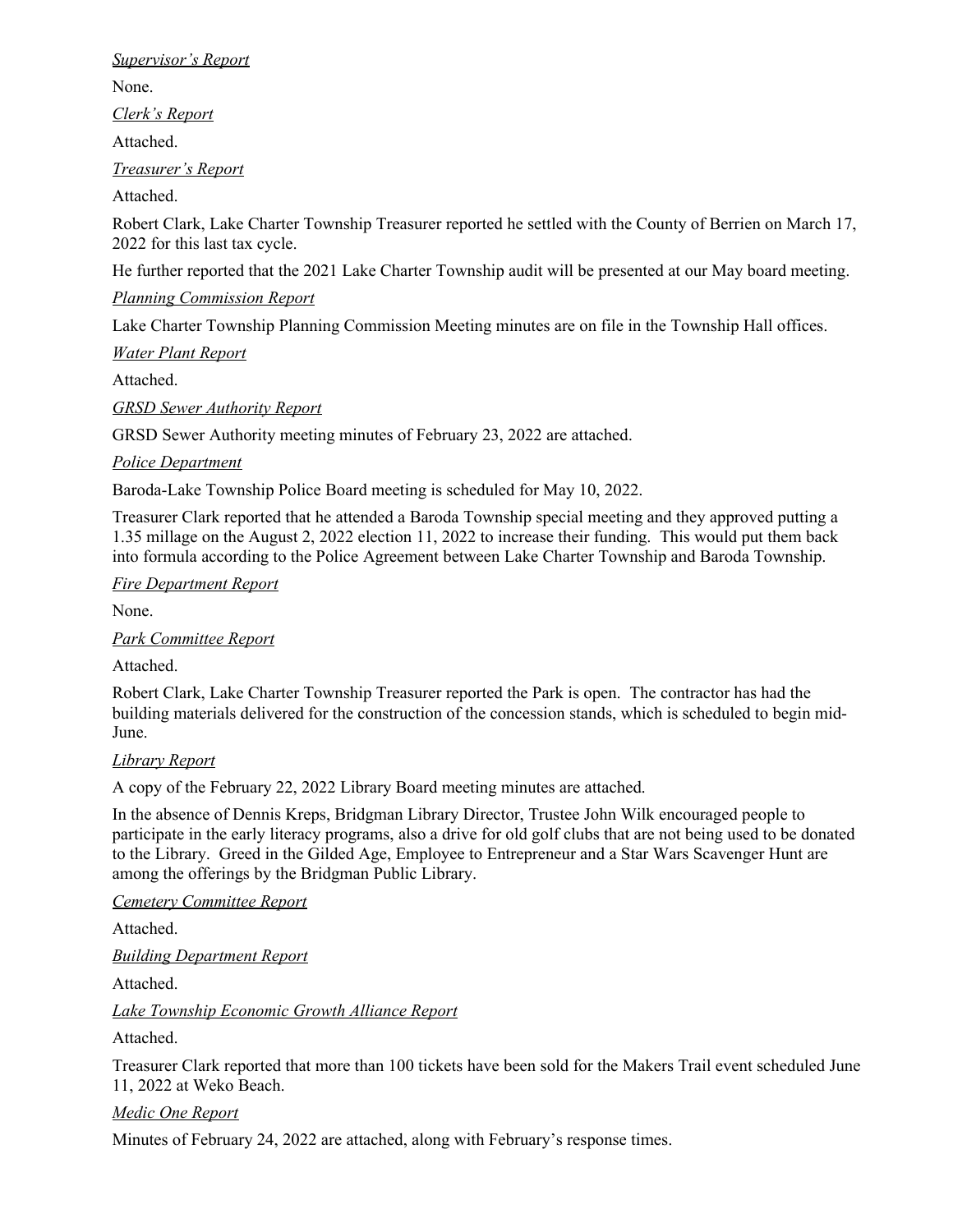*Utility Committee Report*

Attached.

*Capital Improvement Report*

No meeting.

*Zoning Board of Appeals Report*

The Lake Charter Township Zoning Board of Appeals meeting minutes are on file in the Township Hall offices.

# **AGENDA ITEMS**

## *Spigots/Sprinklers Greenwood Cemetery*

Supervisor Markavitch turned the floor over to Clerk Payne. Clerk Payne introduced Mike Villwock from Villwock Out Door Living, Brian Thomas of Brian Thomas Construction LLC and Matt Jones of Steve Myers Excavating.

Brian Thomas of Brian Thomas Construction LLC's quote for the installation of spigots at Greenwood Cemetery was \$38,000.00. Matt Jones of Steve Myers Excavating quote was for \$12,260.00. These quotes were for spigot replacement only.

Mike Villwock of Villwock Out Door Living's quote was for \$101,250.00 for the installation of the spigots and the sprinkler system. Mr. Villwock reported he would install 20 spigots. The water line would be 2" in size. He would install galvanized 200 psi athletic rotors. His work comes with a one year warranty and would take three to four weeks to complete. He further indicated that he would tweak his numbers and try and save on the amount of the project. His quote includes re-seeding the area after he has performed the installation.

Additional quotes for the system installation were not able to be obtained. Other vendors were contacted, however, no additional quotes were received. It will take a month or so to get the project started and take three to four weeks for completion.

This project is included in our 2022 budget.

After questions from board members, and deciding it would be a good idea for the whole project to be done by one vendor, it was moved by Payne seconded by Mensinger to accept the quote from Mike Villwock of Villwock Out Door Living, not to exceed \$101,250.00 for the Greenwood spigot/sprinkler project. All ayes, motion carried.

## *Berrien County Road Department 2022*

Supervisor Markavitch turned the floor over to Kevin Stack, Berrien County Road Department Interim Director who reported to the board on the 2022 Berrien County/Township Road Agreement. The Township's share is \$130,890.00 for Maple Street, scratch and seal; Livengood Road, grind, gravel, prime and double seal; Russell Road, grind, gravel, prime and double seal and South Hildebrant Road, seal coat from Browntown to I-94. (A copy of the Agreement is attached).

It was moved by Clark seconded by Essig to approve the 2022 Berrien County/Township Road Agreement for Lake Charter Township's share of \$130,890.00. All ayes, motion carried.

# *HSC Services Inc., Extension of Agreement for Assessor of Record*

Supervisor Markavitch turned the floor over to Clerk Payne. She reported that Scott Cunningham is our level four Assessor. His is asking for a 3.3% increase for his monthy contract. He also completes the reassessing for \$35.00 per parcel. This amount has not changed.

It was moved by Payne seconded by Clark to approve the Extension of the Assessor Contract with HSC Services, Inc., for the period June 1, 2022 through May 31, 2023. All ayes, motion carried. (A copy of the extension is attached).